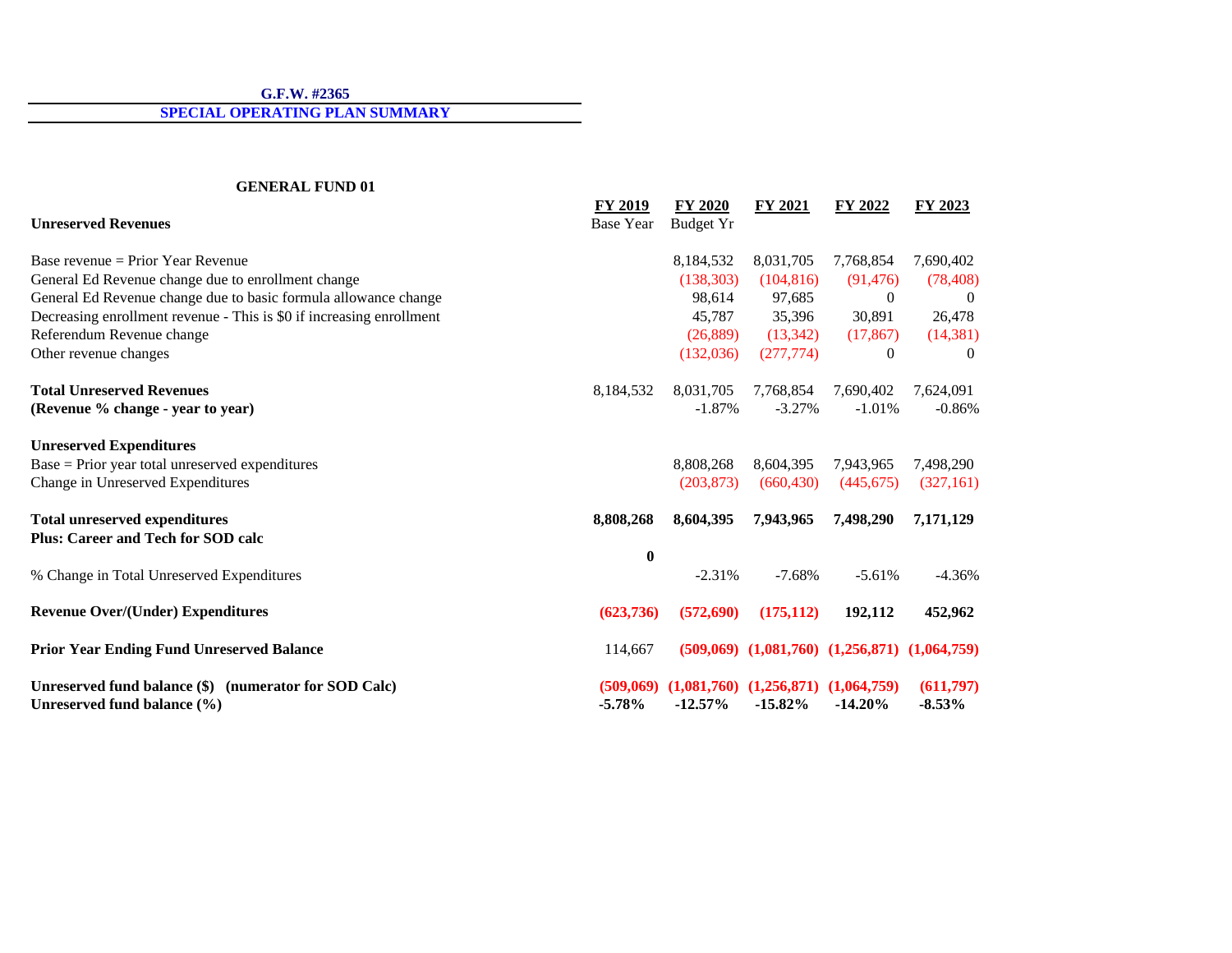| Data Source is Audited FY 2019 UFARS file |  |  |
|-------------------------------------------|--|--|
|-------------------------------------------|--|--|

| G.F.W. #2365<br>FY 2019 BASE YEAR DATA |                                                                                                                               | (A)                    | (B)                | (C)<br>$= (A)-(B)$       | (D)                    | (E)<br>$= (C) + (D)$        | (F)                             | (G)<br>$= (E) + (F)$   |
|----------------------------------------|-------------------------------------------------------------------------------------------------------------------------------|------------------------|--------------------|--------------------------|------------------------|-----------------------------|---------------------------------|------------------------|
|                                        | BASE YEAR UNRESERVED FUNDS:                                                                                                   |                        |                    | <b>REVENUES LESS</b>     | <b>BEGINNING</b>       | CALCULATED<br><b>ENDING</b> | <b>AUDITED</b><br><b>ENDING</b> |                        |
| റററ                                    | FINANCE COD FINANCE CODE DESCRIPTION<br><b>DISTRICT WIDE</b>                                                                  | <b>REVENUES</b>        | <b>EXPENSES</b>    | <b>EXPENDITURES</b>      | <b>FUND BAL</b>        | <b>FUND BAL</b>             | <b>FUND BAL</b>                 | <b>DIFFERENCE</b>      |
| 175                                    | TITLE VII - IMPACT AID                                                                                                        | 7,064,386              | 5,703,142          | 1,361,244<br>$\mathbf 0$ | 114,667<br>$\mathbf 0$ | 1,475,911<br>$\mathsf 0$    | -509,068                        | 1,984,979              |
| 176                                    | PAYMENTS IN LIEU OF TAXES                                                                                                     |                        |                    | $^{\circ}$               | $\Omega$               | $\circ$                     |                                 | $\Omega$               |
| 311                                    | TELECOMMUNICATIONS ACCESS COSTS                                                                                               | $\mathbf 0$            | 0                  | 0                        | $\Omega$               | $\Omega$                    |                                 | $\Omega$               |
| 320                                    | SUCCESS FOR THE FUTURE                                                                                                        |                        |                    | $\Omega$                 | $\Omega$               | $\Omega$                    |                                 |                        |
| 335                                    | <b>QUALITY COMPENSATION</b>                                                                                                   | 183,332                | 160,557            | 22,776                   | $\Omega$               | 22,776                      |                                 | 22,776                 |
| 336<br>341                             | RAISED ACADEMIC ACHIEVEMENT - ADVANCED PLACEMENT PROGRAMS<br>REGIONAL MATHEMATICS AND SCIENCE TEACHER CENTERS                 |                        |                    | $^{\circ}$<br>$\Omega$   | $\Omega$<br>$\Omega$   | $\Omega$<br>$\Omega$        |                                 | $\Omega$               |
| 343                                    | SYSTEMIC SCIENCE, TECHNOLOGY, ENGINEERING AND MATHEMATICS (STEM) SCHOOL REDESIGN                                              |                        |                    | $\Omega$                 | $\mathbf 0$            | $\Omega$                    |                                 |                        |
| 348                                    | CHARTER SCHOOL BUILDING LEASE AID                                                                                             |                        |                    | $\Omega$                 | $\Omega$               | $\Omega$                    |                                 |                        |
| 364                                    | HEARING IMPAIRED SUPPORT SERVICES                                                                                             |                        |                    | $\Omega$                 | $\Omega$               | $\Omega$                    |                                 |                        |
| 375                                    | GRANTS TO PREPARE INDIAN TEACHERS                                                                                             |                        |                    | $\Omega$                 | $\Omega$               | n                           |                                 |                        |
| 377<br>401/601                         | FAMILY SERVICES AND MENTAL HEALTH INITIATIVE<br>TITLE I PART A                                                                | 150,886                | 150,886            | $\Omega$<br>$\Omega$     | $\Omega$<br>$\Omega$   | O<br>n                      |                                 |                        |
| 406/606                                | TITLE I PART D                                                                                                                | $\Omega$               | $\Omega$           | $\Omega$                 | $\Omega$               |                             |                                 |                        |
| 414/614                                | TITLE II PART A                                                                                                               | 27,158                 | 27,158             | $\Omega$                 | $\Omega$               |                             |                                 |                        |
| 417/617                                | TITLE III PART A                                                                                                              | $\Omega$               | $\Omega$           | $^{\circ}$               | $\Omega$               | O                           |                                 |                        |
| 419/619                                | IDEA PART B SECTION 611                                                                                                       | 72,811                 | 72,811             | $\Omega$                 | $\Omega$               | $\Omega$                    |                                 |                        |
| 420/620<br>421/621                     | IDEA PART B SECTION 619<br>IDEA PART B SECTION 611 DISCRETIONARY LOW INCIDENCE                                                | 4,445                  | 4,445              | 0<br>$\Omega$            | $\Omega$<br>$\Omega$   | $\Omega$<br>$\Omega$        |                                 |                        |
| 422/622                                | INFANTS AND TODDLERS PROGRAMS - AGES BIRTH THROUGH TWO                                                                        |                        |                    | $\Omega$                 | $\Omega$               | $\Omega$                    |                                 |                        |
| 423/623                                | IDEA PART C - REGIONAL IEIC GRANT FOR CHILDREN AGES 0-2                                                                       |                        |                    | $\Omega$                 | $\Omega$               | $\Omega$                    |                                 |                        |
| 424/624                                | TITLE VI PART B SUBPART 2 - RURAL AND LOW INCOME SCHOOLS                                                                      |                        |                    | $\Omega$                 | $\Omega$               | $\Omega$                    |                                 |                        |
| 425/625                                | IDEA PART B SSECTION 611 COORDINATED EARLY INTERVENING SERVICES (CEIS)                                                        |                        |                    | $\Omega$                 | $\Omega$               | $\Omega$                    |                                 | $\Omega$               |
| 428/628                                | CARL PERKINS VOCATIONAL AND APPLIED TECHNOLOGY                                                                                | 4,075                  | 4,314              | $-239$                   | $\Omega$               | $-239$                      |                                 | $-239$                 |
| 429/629                                | IDEA PART B SECTION 611 MANDATORY COORDINATED EARLY INTERVENING SERVICES                                                      |                        |                    | $\Omega$                 | $\Omega$               | $\Omega$                    |                                 | $\Omega$               |
| 430/630<br>431/631                     | IDEA PART B SECTION 619 CENTERS OF EXCELLENCE DISCRETIONARY REGIONAL CSPF GRANT<br>IDEA PART B SECTION 611 SCHOOLWIDE TITLE I |                        |                    | $\Omega$<br>$\mathbf 0$  | $\Omega$<br>$\Omega$   | $\Omega$<br>$\Omega$        |                                 | $\Omega$<br>$\Omega$   |
| 432/632                                | IDEA PART B SECTION 611 DISCRETIONARY COMPREHENSIVE SYSTEM OF PROFESSIONAL DEVELOPMENT                                        |                        |                    | $\mathbf 0$              | $\Omega$               | $\Omega$                    |                                 |                        |
| 433/633                                | TITLE IV                                                                                                                      |                        |                    |                          |                        |                             |                                 |                        |
| 438/638                                | FEDERAL ADULT BASIC EDUCATION                                                                                                 |                        |                    | $\mathbf 0$              | $\mathbf 0$            | $\mathbf 0$                 |                                 |                        |
| 442/642                                | TITLE III PART A - IMMIGRANT GRANT                                                                                            |                        |                    | $\Omega$                 | $\Omega$               | $\Omega$                    |                                 | $\Omega$               |
| 446/646<br>472/672                     | IDEA PART C - REGIONAL CENTER OF EXCELLENCE CSPD GRANT                                                                        |                        |                    | 0                        | $\Omega$               | $\Omega$                    |                                 | $\Omega$               |
| 475/675                                | ARRA TARGETED FUNDS - ADEQUATE YEARLY PROGRESS (AYP) IMPROVEMENT GRANTS<br>CARL PERKINS CAREER AND TECHNICAL EDUCATION        |                        |                    | $\Omega$<br>$\Omega$     | $\Omega$<br>$\Omega$   | $\Omega$<br>$\Omega$        |                                 | $\Omega$<br>$\Omega$   |
| 499                                    | MISCELLANEOUD FEDERAL REVENUES RECEIVED FROM MDE                                                                              | 328,453                | 308,698            | 19,756                   | $\Omega$               | 19,756                      |                                 | 19,756                 |
| 510                                    | INDIAN ELEMENTARY AND SECONDARY SCHOOL ASSISTANCE                                                                             |                        |                    | $\Omega$                 | $\Omega$               | $\Omega$                    |                                 | $\Omega$               |
| 513                                    | INDIAN EDUCATION ASSISTANCE TO SCHOOLS - JOHNSON O'MALLEY                                                                     |                        |                    | $\circ$                  | $\mathbf 0$            | $\Omega$                    |                                 | $^{\circ}$             |
| 514<br>518                             | TITLE VI PART B - SMALL RURAL EDUCATION ACHEIVEMENT PROGRAM GRANTS                                                            | $\mathbf 0$            | $\Omega$           | $\Omega$<br>$\Omega$     | $\Omega$<br>$\Omega$   | $\Omega$<br>$\Omega$        |                                 | $\Omega$<br>$\Omega$   |
| 599                                    | ARRA TARGETED FUNDS - HEAD START GRANTS<br>MISCELLANEOUS FEDERAL DIRECT                                                       |                        |                    | $\Omega$                 | $\Omega$               | $\Omega$                    |                                 | $\Omega$               |
| 600-698                                | SUB-AWARDS                                                                                                                    |                        |                    | $\Omega$                 | $\Omega$               | $\Omega$                    |                                 | $\Omega$               |
| 699                                    | MISCELLANEOUS FEDERAL REVENUE RECEIVED FROM OTHERS                                                                            |                        |                    | $\Omega$                 | $\Omega$               | $\Omega$                    |                                 |                        |
| 711                                    | LEARNING YEAR-SUMMER (FUND 01)                                                                                                |                        |                    | $\Omega$                 | $\Omega$               | O                           |                                 |                        |
| 713<br>714                             | OPEN ENROLLMENT TRANSPORTATION - OUTSIDE THE DISTRICT<br>TRANSPORTATION TO MULTI-DISTRICT INTEGRATION/DESEGREGATION PROGRAMS  | $^{\circ}$<br>$\Omega$ | 19,324<br>$\Omega$ | $-19.324$<br>0           | $\Omega$<br>$\Omega$   | $-19,324$<br>0              |                                 | $-19,324$<br>$\Omega$  |
| 716                                    | NOON KINDERGARTEN TRANSPORTATION                                                                                              |                        |                    | $\Omega$                 | $\Omega$               | $\Omega$                    |                                 | $\Omega$               |
| 717                                    | LATE ACTIVITIES BUS FOR PUBLIC SCHOOL PUPILS                                                                                  |                        |                    | $\Omega$                 | $\Omega$               | $\Omega$                    |                                 | $\Omega$               |
| 718                                    | STUDENT TRANSPORTATION SAFETY                                                                                                 |                        |                    | $\Omega$                 | $\Omega$               | $\Omega$                    |                                 |                        |
| 719                                    | TRAFFIC HAZARDS - WALKERS                                                                                                     |                        |                    | $\Omega$                 | $\Omega$               | $\Omega$                    |                                 |                        |
| 720<br>721                             | REGULAR TO AND FROM SCHOOL TRANSPORTATION<br>REGULAR SUMNMER SCHOOL TRANSPORTATION                                            | 32,017<br>$\Omega$     | 201,544<br>8,433   | $-169,527$<br>$-8,433$   | $\Omega$               | $-169,527$<br>$-8,433$      |                                 | $-169,527$<br>$-8,433$ |
| 723                                    | TRANSPORTATION OF PUPILS ATTENDING SPECIAL EDUCATION PROGRAMS                                                                 |                        | 309,158            | $-309, 158$              | $\Omega$               | $-309, 158$                 |                                 | $-309, 158$            |
| 725                                    | BETWEEN SCHOOLS TRANSPORTATION - NON-PUBLIC                                                                                   | $\Omega$               | 91,303             | $-91,303$                | $\Omega$               | $-91,303$                   |                                 | $-91,303$              |
| 726                                    | NONPUBLIC NONREGULAR TRANSPORTATION                                                                                           | $\Omega$               | n                  | $\Omega$                 | $\Omega$               | $\Omega$                    |                                 | $\Omega$               |
| 728<br>733                             | SPECIAL TRANSPORTATION OF SELECTED PUPILS<br>NON-AUTHORIZED TRANSPORTATION                                                    | $\Omega$               | 12,966<br>178,394  | $-12.966$                | $\Omega$<br>$\Omega$   | $-12,966$<br>$-178,394$     |                                 | $-12.966$              |
| 737                                    | INELIGIBLE / NONRESIDENT PUPILS                                                                                               | $\Omega$<br>$\Omega$   | $\Omega$           | $-178,394$<br>$\Omega$   | $\Omega$               | $\Omega$                    |                                 | $-178,394$<br>$\Omega$ |
| 739                                    | LOW INCOME FAMILIES ENROLLMENT OPTIONS TRANSPORTATION REIMBURSEMENT                                                           | 0                      | $\Omega$           | $\Omega$                 | $\Omega$               | $\Omega$                    |                                 |                        |
| 740                                    | STATE - SPECIAL EDUCATION GENERAL                                                                                             | 279,476                | 1,422,937          | $-1,143,461$             | $\Omega$               | $-1, 143, 461$              |                                 | $-1,143,461$           |
| 756                                    | STATE - SPECIAL STUDENT AID                                                                                                   | $\Omega$               | $\Omega$           | $\Omega$                 | $\Omega$               | $\Omega$                    |                                 | $\Omega$               |
| 761                                    | NON SPECIAL EDUCATION STATE PLACEMENT                                                                                         |                        |                    | 0                        | 0                      | $\Omega$                    |                                 | $^{\circ}$             |
| 792<br>796                             | UNFUNDED SEVERANCE AND RETIREMENT LEVY<br><b>HEALTH BENEFITS</b>                                                              |                        |                    | $\Omega$<br>$\Omega$     | $\Omega$<br>$\Omega$   | $\Omega$<br>$\Omega$        |                                 | $\Omega$<br>$\Omega$   |
| 797                                    | OPEB PAY-AS-YOU-GO LEVY                                                                                                       |                        |                    | $\Omega$                 | $\Omega$               | $\Omega$                    |                                 | $\Omega$               |
| 800-818                                | FEDERAL COMPETITIVE GRANTS                                                                                                    |                        |                    | $\Omega$                 | $\Omega$               | $\Omega$                    |                                 | $\Omega$               |
| 830                                    | CAREER AND TECHNICAL EDUCATION                                                                                                | 37.492                 | 132,198            | $-94.706$                | $\Omega$               | $-94,706$                   | $\Omega$                        | $-94,706$              |
| 835                                    | CAREER AND TECHNICAL EDUCATION - CHILDREN WITH DISABILITIES                                                                   |                        |                    | $\Omega$                 | $\Omega$               | $\Omega$                    |                                 | $\Omega$               |
| 836-999                                | FEDERAL COMPETITIVE GRANTS<br><b>TOTALS</b>                                                                                   | 8,184,532              | 8,808,268          | $\Omega$<br>-623,736     | $\Omega$<br>114,667    | $\Omega$<br>$-509,069$      | $-509,068$                      | $\Omega$               |
|                                        |                                                                                                                               |                        |                    |                          |                        |                             |                                 |                        |

G.F.W. #2365<br>FY 2019 BASE YEAR DATA 30,481

8,777,787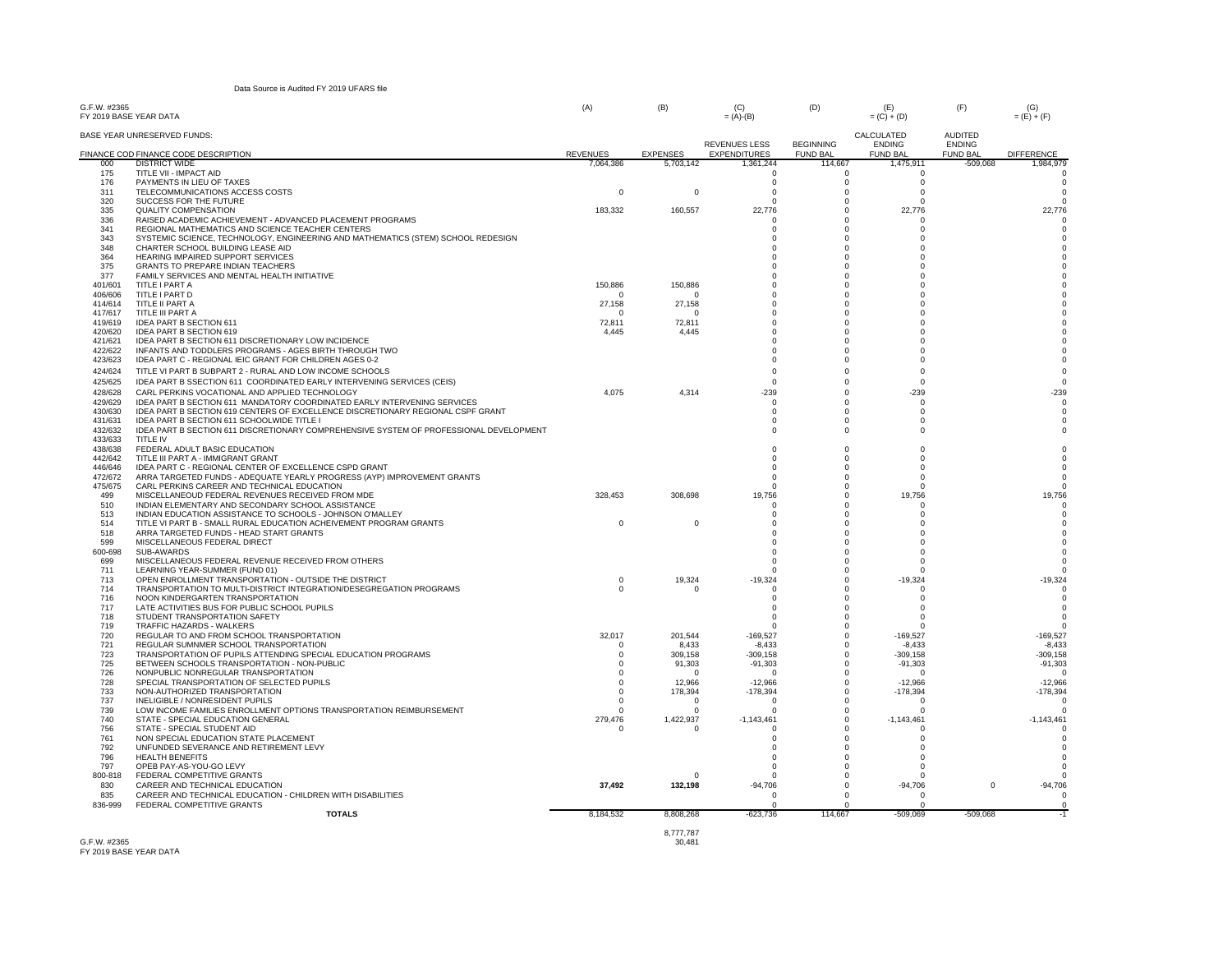|     | BASE YEAR RESERVED FUNDS:                                                                |                 |                 |            | <b>BEGINNING</b> | CALCULATED<br><b>ENDING</b> | <b>AUDITED</b><br><b>ENDING</b> |                   |
|-----|------------------------------------------------------------------------------------------|-----------------|-----------------|------------|------------------|-----------------------------|---------------------------------|-------------------|
|     | FINANCE COD FINANCE CODE DESCRIPTION                                                     | <b>REVENUES</b> | <b>EXPENSES</b> | <b>NET</b> | <b>FUND BAL</b>  | <b>FUND BAL</b>             | <b>FUND BAL</b>                 | <b>DIFFERENCE</b> |
|     |                                                                                          | $\Omega$        | $\Omega$        | $\Omega$   | $\Omega$         | $\Omega$                    | $\Omega$                        |                   |
| 302 | <b>OPERATING CAPITAL</b>                                                                 | 211.294         | 251,524         | $-40,230$  | 65,626           | 25,396                      | 25,397                          | $-1$              |
| 303 | AREA LEARNING CENTER                                                                     |                 |                 |            | $\Omega$         | $\Omega$<br>$\Omega$        |                                 |                   |
| 304 | CONTRACTED ALTERNATIVE PROGRAMS                                                          |                 |                 |            | $\Omega$         | $\Omega$                    |                                 |                   |
| 305 | STATE-APPROVED PUBLIC ALTERNATIVE PROGRAMS                                               |                 |                 |            |                  |                             |                                 |                   |
| 309 | BASIC SKILLS for EXTENDED TIME                                                           | 11,204          | 1,317           | 9,888      | 6,702            | 16,590                      | 16,589                          |                   |
| 310 | INTERDISTRICT COOPERATIVE PROGRAMS                                                       |                 |                 | $\Omega$   | $\Omega$         | $\Omega$                    | $\Omega$                        |                   |
| 313 | ACHIEVEMENT AND INTEGRATION                                                              | 71.663          | 82.272          | $-10.609$  | 10.609           | $\Omega$                    |                                 |                   |
| 316 | STAFF DEVELOPMENT (2% SET ASIDE)                                                         | 98.746          | 40.383          | 58.363     | 96.445           | 154,808                     | 154,808                         |                   |
| 317 | <b>BASIC SKILLS</b>                                                                      | 338,791         | 338,791         |            |                  |                             |                                 |                   |
| 318 | INCENTIVE REVENUE (FUND 01)                                                              | 4,099           | 4.099           |            |                  | $\Omega$                    |                                 |                   |
| 319 | TEACHER DEVELOPMENT AND EVALUATION REVENUE (FUND 01)                                     | $\Omega$        | $\Omega$        |            |                  | $\Omega$                    |                                 |                   |
| 330 | LEARNING AND DEVELOPMENT                                                                 | 153,098         | 153,097         | $\Omega$   | $\Omega$         | $\Omega$                    |                                 |                   |
| 342 | SAFE SCHOOLS - CRIME LEVY                                                                | 28.435          | 36.243          | $-7.808$   | $-48.441$        | $-56.249$                   | $-56.250$                       |                   |
| 344 | SCHOOL (LEARNING) READINESS                                                              | $\Omega$        | $\Omega$        |            |                  | $\Omega$                    |                                 |                   |
| 346 | IRON RANGE RESOURCES AND REHABILITATION BOARD TACONITE GRANTS                            |                 |                 |            |                  | $\Omega$                    |                                 |                   |
| 347 | PHYSICAL HAZARDS                                                                         | 1,676           | 1,676           |            |                  |                             |                                 |                   |
| 349 | OTHER HAZARDOUS MATERIALS                                                                |                 | $\Omega$        |            |                  |                             |                                 |                   |
| 352 | ENVIRONMENTAL HEALTH AND SAFETY MANAGEMENT                                               | 41,361          | 41,361          |            |                  |                             |                                 |                   |
| 355 | VOLUNTARY PRE-KINDERGARTEN REMODELING COSTS (FOR FY 2017 AND BEYOND)                     |                 | $\Omega$        |            |                  |                             |                                 |                   |
| 358 | ASBESTOS REMOVAL AND ENCAPSULATION                                                       |                 |                 |            |                  |                             |                                 |                   |
| 363 | <b>FIRE SAFETY</b>                                                                       | 20,215          | 20,215          |            |                  |                             |                                 |                   |
| 366 | <b>INDOOR AIR QUALITY</b>                                                                |                 |                 |            |                  | $\Omega$                    |                                 |                   |
|     | HEALTH AND SAFETY TOTAL RESERVE (LEAVE OPEN ONLY FOR H & S LEVY ADJUSTS THROUGH 6/30/19) | $\Omega$        | $\Omega$        |            | $\Omega$         | $\Omega$                    |                                 |                   |
| 367 | ACCESSIBILITY (FOR FY 2017 AND BEYOND)                                                   |                 |                 |            | $-1,306$         | $-1.306$                    |                                 | $-1,306$          |
| 368 | BUILDING ENVELOPE (EXCLUDING ROOF) (FOR FY 2017 AND BEYOND)                              |                 |                 |            |                  | $\Omega$                    |                                 |                   |
| 369 | BUILDING HARDWARE AND EQUIPMENT (FOR FY 2017 AND BEYOND)                                 |                 | 13.622          | $-13.622$  |                  | $-13.622$                   |                                 | $-13.622$         |
| 370 | ELECTRICAL (FOR FY 2017 AND BEYOND)                                                      |                 | 10.385          | $-10.385$  |                  | $-10.385$                   |                                 | $-10,385$         |
| 379 | INTERIOR SURFACES (FOR FY 2017 AND BEYOND)                                               |                 | 4.865           | $-4,865$   |                  | $-4,865$                    |                                 | $-4,865$          |
| 380 | MECHANICAL SYSTEMS (FOR FY 2017 AND BEYOND)                                              |                 | 18,636          | $-18,636$  | $\Omega$         | $-18,636$                   |                                 | $-18,636$         |
| 381 | PLUMBING (FOR FY 2017 AND BEYOND)                                                        |                 | 13.246          | $-13.246$  | $\Omega$         | $-13.246$                   |                                 | $-13,246$         |
| 382 | PROFESSIONAL SERVICES AND SALARY (FOR FY 2017 AND BEYOND)                                |                 | $\Omega$        | $\Omega$   |                  | $\Omega$                    |                                 | $\Omega$          |
| 383 | ROOFING SYSTEMS (FOR FY 2017 AND BEYOND)                                                 | 214.913         | 92.719          | 122.194    |                  | 122.194                     |                                 | 122.194           |
| 384 | SITE PROJECTS (FOR FY 2017 AND BEYOND)                                                   | $\Omega$        | 945             | $-945$     |                  | $-945$                      |                                 | $-945$            |
| 385 | DEFERRED MAINTENANCE PROGRAM (Replaced by LTFM for FY 2017 and beyond)                   | $\Omega$        | $\Omega$        | $\Omega$   |                  | $\Omega$                    |                                 | $\Omega$          |
|     | LTFM RESERVE (FY 2017 AND BEYOND)                                                        | $\Omega$        | $\Omega$        | $\Omega$   | 315,159          | 315,159                     | 374,348                         | $-59,189$         |
| 371 | TACONITE \$25 RESTRICTED/RESERVED                                                        | $\Omega$        |                 | $\Omega$   | $\Omega$         | $\Omega$                    | $\Omega$                        |                   |
| 372 | MEDICAL ASSSISTANCE / 3RD PARTY REVENUES                                                 | 23.442          | 27.613          | $-4.171$   | 8.360            | 4.189                       | 4.189                           |                   |
| 388 | <b>GIFTED AND TALENTED</b>                                                               | 35,495          | 35,495          | $\Omega$   | $\Omega$         | $\Omega$                    |                                 |                   |
| 390 | TACONITE REVENUE USED FOR BUILDING MAINTENANCE AND REPAIR                                |                 |                 |            |                  | $\Omega$                    |                                 |                   |
| 791 | PROJECTS FUNDED BY CERTIFICATES OF PARTICIPATION / LEASE PURCHASE                        |                 |                 |            |                  |                             |                                 |                   |
| 793 | FUNDED OPEB LIABILITIES NOT HELD IN A TRUST                                              |                 |                 |            |                  |                             |                                 |                   |
| 794 | DISABLED ACESSIBILITY                                                                    |                 |                 |            |                  |                             |                                 |                   |
| 795 | <b>CAPITAL PROJECTS LEVY</b>                                                             | $\Omega$        |                 |            |                  | $\Omega$                    |                                 |                   |
| 799 | COLLABORATION - EXPANSION OF EARLY INTERVENTION AND PREVENTION SERVICES                  | $\Omega$        | $\Omega$        |            | $\Omega$         | $\Omega$                    |                                 |                   |
|     |                                                                                          | ŋ               | $\Omega$        | $\Omega$   | $\Omega$         | $\Omega$                    |                                 | $\Omega$          |
|     | <b>TOTALS</b>                                                                            | 1.254.432       | 1.188.503       | 65.929     | 453.154          | 519.083                     | 519.081                         |                   |
|     |                                                                                          |                 |                 |            |                  |                             |                                 |                   |
|     | <b>GRAND TOTALS</b>                                                                      | 9.438.964       | 9.996.772       | $-557.807$ | 567.821          | 10.014                      | 10.013                          | $\overline{1}$    |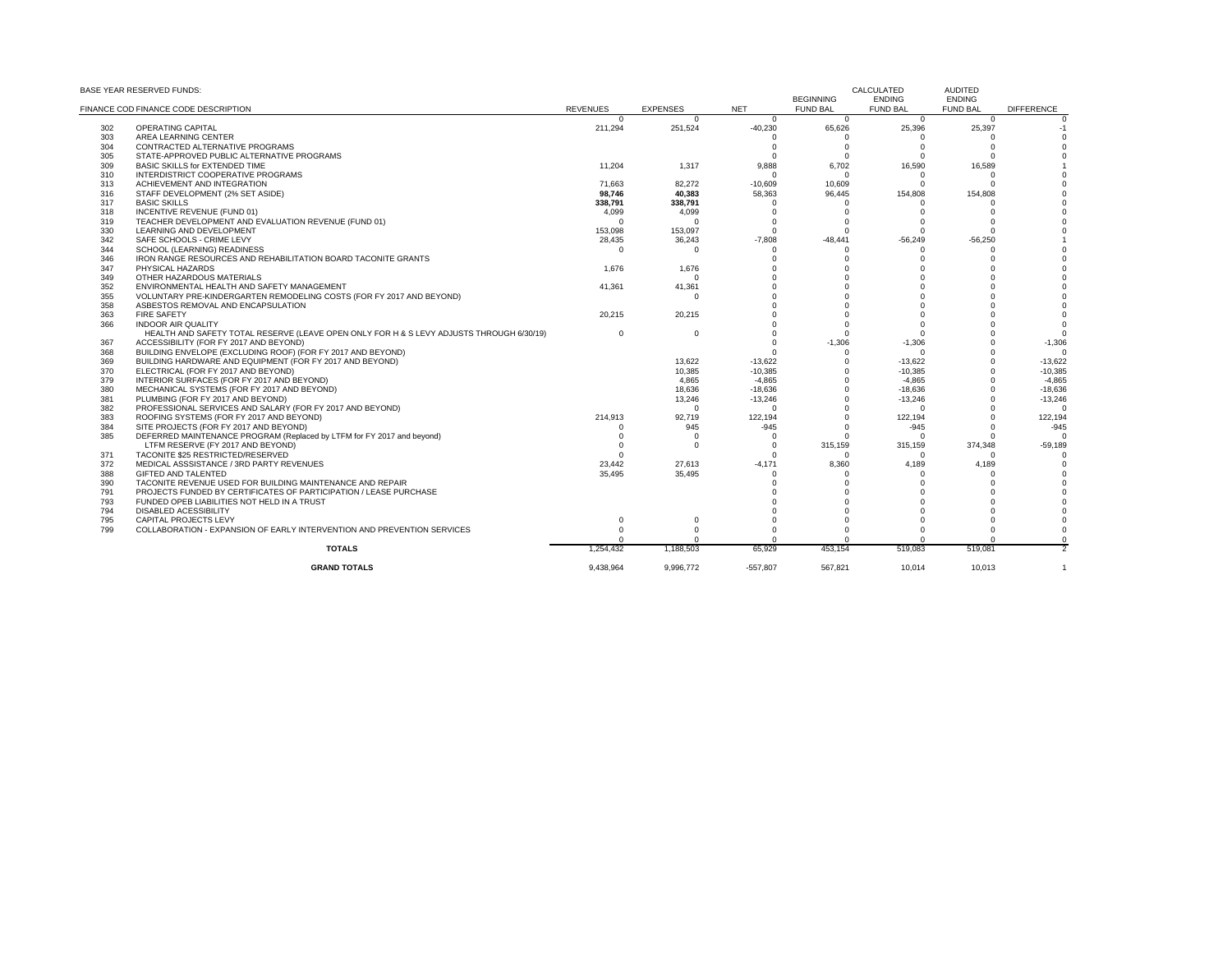| G.F.W. #2365 | FY 2020 CURRENT BUDGET YEAR DATA                                                       | (A)             | (B)                 | (C)<br>$= (A) - (B)$       | (D)                                | (E)<br>$= (C) + (D)$        |
|--------------|----------------------------------------------------------------------------------------|-----------------|---------------------|----------------------------|------------------------------------|-----------------------------|
|              | <b>CURRENT BUDGET YEAR UNRESERVED FUNDS:</b>                                           |                 |                     | <b>REVENUES LESS</b>       | <b>AUDITED</b><br><b>BEGINNING</b> | CALCULATED<br><b>ENDING</b> |
|              | FINANCE CODE NFINANCE CODE DESCRIPTION                                                 | <b>REVENUES</b> | <b>EXPENSES</b>     | <b>EXPENDITURES</b>        | <b>FUND BAL</b>                    | <b>FUND BAL</b>             |
| 000          | <b>DISTRICT WIDE</b>                                                                   | \$6,475,200     | \$5,530,126         | 945,074.00<br>- \$<br>- \$ |                                    | 945,074.00<br>\$            |
| 175          | TITLE VII - IMPACT AID                                                                 | \$0             | \$0                 | <b>S</b>                   | \$                                 | \$                          |
| 176          | PAYMENTS IN LIEU OF TAXES                                                              | \$0             | \$0                 | \$<br>\$.                  |                                    | \$                          |
| 311          | TELECOMMUNICATIONS ACCESS COSTS                                                        | \$0             | \$0                 | l \$                       |                                    | -\$                         |
| 320          | SUCCESS FOR THE FUTURE                                                                 | \$0             | \$0                 | l \$<br>\$.                |                                    | \$                          |
| 335          | <b>QUALITY COMPENSATION</b>                                                            | \$179,035       | \$189,658           | - \$<br>$(10,623.00)$ \$   |                                    | \$<br>(10,623.00)           |
| 336          | RAISED ACADEMIC ACHIEVEMENT - ADVANCED PLACEMENT PROGRAMS                              | \$0             | \$0                 | -\$                        |                                    | \$                          |
| 341          | REGIONAL MATHEMATICS AND SCIENCE TEACHER CENTERS                                       | \$0             | \$0                 | - \$<br>\$.                |                                    | -\$                         |
| 343          | SYSTEMIC SCIENCE, TECHNOLOGY, ENGINEERING AND MATHEMATICS (STEM) SCHOOL REDESIGN       | \$0             | \$0                 | -\$<br>\$.                 |                                    | $\mathfrak{L}$              |
| 348          | CHARTER SCHOOL BUILDING LEASE AID                                                      | \$0             | \$0                 | - \$<br>\$.                |                                    | \$                          |
| 364          | HEARING IMPAIRED SUPPORT SERVICES                                                      | \$0             | \$0                 | - \$<br>\$.                |                                    | \$                          |
| 375          | <b>GRANTS TO PREPARE INDIAN TEACHERS</b>                                               | \$0             | \$0                 | \$<br>- \$                 |                                    | \$                          |
| 377          | FAMILY SERVICES AND MENTAL HEALTH INITIATIVE                                           | \$0             | \$0                 | \$                         |                                    | \$                          |
| 385          | DEFERRED MAINTENANCE PROGRAM (Replaced by LTFM for FY 2017 and beyond)                 | \$0             | \$0                 | - \$<br>\$.                |                                    | \$                          |
| 401/601      | TITLE I PART A                                                                         | \$155,600       | \$155,600           | \$<br>- \$                 |                                    | \$                          |
| 406/606      | TITLE I PART D                                                                         | \$0             | \$0                 | - \$<br>\$.                |                                    | \$                          |
| 414/614      | TITLE II PART A                                                                        | \$23,561        | \$25,251            | $(1,690.00)$ \$<br>- \$    |                                    | (1,690.00)<br>\$            |
| 417/617      | TITLE III PART A                                                                       | \$0             | \$0                 | \$.                        |                                    | \$                          |
| 419/619      | IDEA PART B SECTION 611                                                                | \$71,817        | \$71,817            | l \$<br>\$.                |                                    | \$                          |
| 420/620      | IDEA PART B SECTION 619                                                                | \$4,445         | $\overline{$}4,445$ | - \$<br>\$                 |                                    | \$                          |
| 421/621      | IDEA PART B SECTION 611 DISCRETIONARY LOW INCIDENCE                                    | \$0             | \$0                 | \$                         |                                    | \$                          |
| 422/622      | INFANTS AND TODDLERS PROGRAMS - AGES BIRTH THROUGH TWO                                 | \$0             | \$0                 | \$.<br>-9                  |                                    | <b>β</b>                    |
| 423/623      | IDEA PART C - REGIONAL IEIC GRANT FOR CHILDREN AGES 0-2                                | \$0             | \$0                 | \$<br>- \$                 |                                    | \$                          |
| 424/624      | TITLE VI PART B SUBPART 2 - RURAL AND LOW INCOME SCHOOLS                               | \$0             | \$0                 | - \$<br>\$.                |                                    | \$                          |
| 425/625      |                                                                                        | \$0             | \$0                 | - \$                       |                                    | \$                          |
|              | IDEA PART B SECTION 611 COORDINATED EARLY INTERVENING SERVICES (CEIS)                  |                 |                     | \$                         |                                    |                             |
| 428/628      | CARL PERKINS VOCATIONAL AND APPLIED TECHNOLOGY                                         | \$4,000         | \$4,140             | $(140.00)$ \$<br>- \$      |                                    | \$<br>(140.00)              |
| 429/629      | IDEA PART B SECTION 611 MANDATORY COORDINATED EARLY INTERVENING SERVICES               | \$0             | \$0                 | - \$<br>\$                 |                                    | S.                          |
| 430/630      | IDEA PART B SECTION 619 CENTERS OF EXCELLENCE DISCRETIONARY REGIONAL CSPF GRANT        | \$0             | \$0                 | -\$<br>\$.                 |                                    | -\$                         |
| 431/631      | IDEA PART B SECTION 611 SCHOOLWIDE TITLE I                                             | \$0             | \$0                 | -\$<br>\$                  |                                    | \$                          |
| 432/632      | IDEA PART B SECTION 611 DISCRETIONARY COMPREHENSIVE SYSTEM OF PROFESSIONAL DEVELOPMENT | \$0             | \$0                 | - \$<br>\$.                |                                    | \$                          |
| 433/633      | TITLE IV                                                                               | \$10,000        | \$10,000            | \$.                        |                                    | -\$                         |
| 438/638      | FEDERAL ADULT BASIC EDUCATION                                                          | \$0             | \$0                 | \$<br>- \$                 |                                    | \$                          |
| 442/642      | TITLE III PART A - IMMIGRANT GRANT                                                     | \$0             | \$0                 | \$<br>- \$                 |                                    | Ŝ.                          |
| 446/646      | IDEA PART C - REGIONAL CENTER OF EXCELLENCE CSPD GRANT                                 | \$0             | \$0                 | \$.                        |                                    | \$                          |
| 472/672      | ARRA TARGETED FUNDS - ADEQUATE YEARLY PROGRESS (AYP) IMPROVEMENT GRANTS                | \$0             | \$0                 | - \$<br>\$.                |                                    | \$                          |
| 475/675      | CARL PERKINS CAREER AND TECHNICAL EDUCATION                                            | \$0             | \$0                 | - \$<br>\$.                |                                    | \$                          |
| 499          | MISCELLANEOUD FEDERAL REVENUES RECEIVED FROM MDE                                       | \$277,774       | \$277,744           | - \$<br>30.00<br>- \$      |                                    | 30.00<br>-\$                |
| 510          | INDIAN ELEMENTARY AND SECONDARY SCHOOL ASSISTANCE                                      | \$0             | \$0                 | \$.                        |                                    | \$                          |
| 514          | TITLE VI PART B - SMALL RURAL EDUCATION ACHEIVEMENT PROGRAM GRANTS                     | \$0             | \$0                 | - \$<br>\$                 |                                    | Ŝ.                          |
| 518          | ARRA TARGETED FUNDS - HEAD START GRANTS                                                | \$0             | \$0                 | - \$<br>\$.                |                                    | -\$                         |
| 599          | MISCELLANEOUS FEDERAL DIRECT                                                           | \$0             | \$0                 | \$.                        |                                    | \$                          |
| 600-698      | SUB-AWARDS                                                                             | \$0             | \$0                 | \$.<br>- \$                |                                    | -\$                         |
| 699          | MISCELLANEOUS FEDERAL REVENUE RECEIVED FROM OTHERS                                     | \$0             | \$0                 | - \$<br>\$                 |                                    | \$                          |
| 711          | LEARNING YEAR-SUMMER (FUND 01)                                                         | \$0             | \$0                 | \$.<br>- \$                |                                    | \$                          |
| 713          | OPEN ENROLLMENT TRANSPORTATION - OUTSIDE THE DISTRICT                                  | \$0             | \$20,000            | (20,000.00)<br>- \$<br>\$  |                                    | \$<br>(20,000.00)           |
| 714          | TRANSPORTATION TO MULTI-DISTRICT INTEGRATION/DESEGREGATION PROGRAMS                    | \$0             | \$0                 | -\$<br>\$.                 |                                    | \$                          |
| 716          | NOON KINDERGARTEN TRANSPORTATION                                                       | \$0             | \$0                 | - \$<br>\$.                |                                    | \$                          |
| 717          | LATE ACTIVITIES BUS FOR PUBLIC SCHOOL PUPILS                                           | \$0             | \$0                 | -\$<br>\$.                 |                                    | \$                          |
| 718          | STUDENT TRANSPORTATION SAFETY                                                          | \$0             | \$0                 | - \$<br>\$                 |                                    | \$                          |
| 719          | TRAFFIC HAZARDS - WALKERS                                                              | \$0             | \$0                 | l \$<br>\$.                |                                    | \$                          |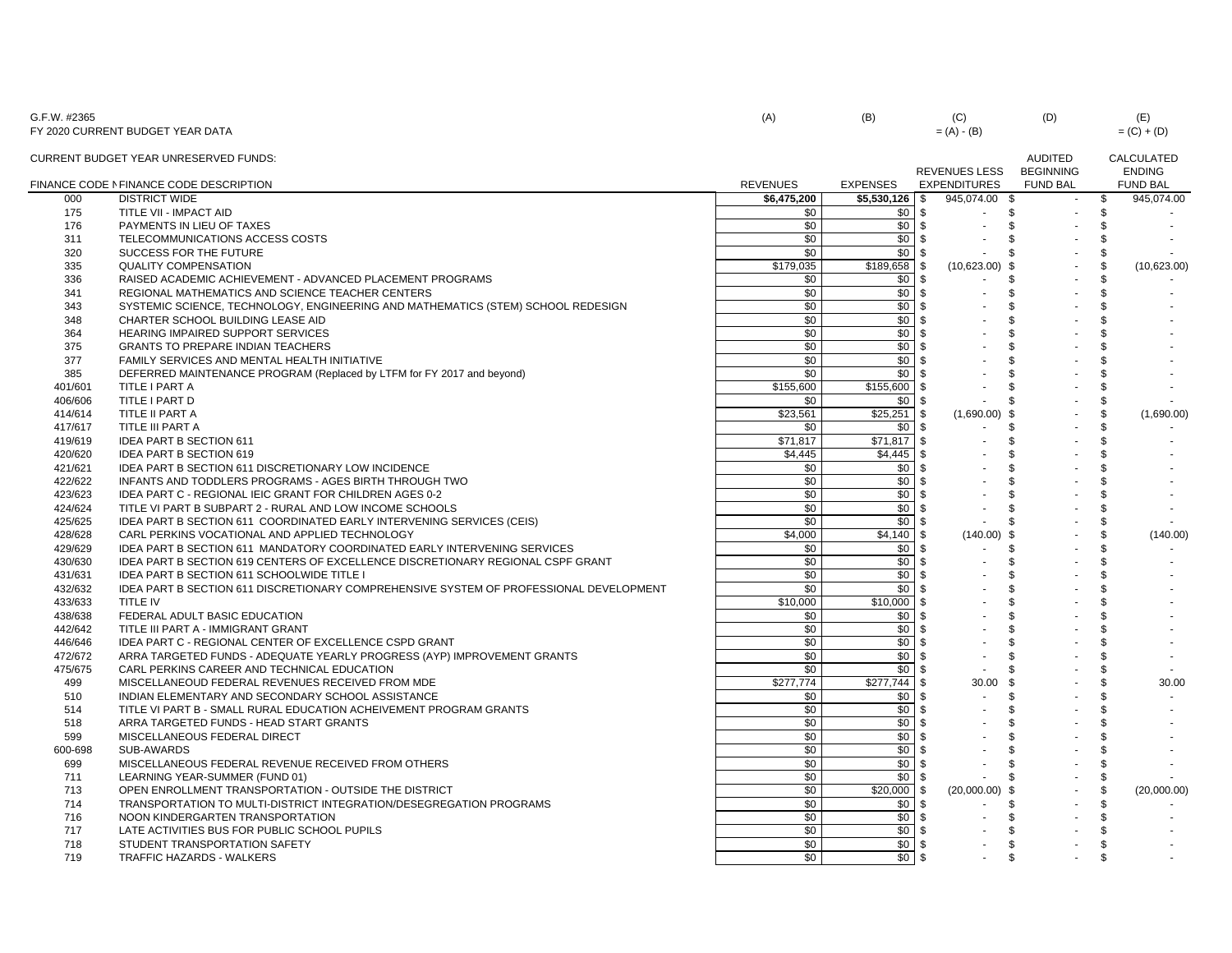|         | <b>TOTALS</b>                                                       | 8,031,705.00 \$ | 8,604,395.00 \$  | $(572,690.00)$ \$          | $(509,068.00)$ \$ | (1,081,758.00) |
|---------|---------------------------------------------------------------------|-----------------|------------------|----------------------------|-------------------|----------------|
| 836-999 | FEDERAL COMPETITIVE GRANTS                                          | \$0             | \$0 <sub>1</sub> |                            |                   |                |
| 835     | CAREER AND TECHNICAL EDUCATION - CHILDREN WITH DISABILITIES         | \$0             | \$0              |                            |                   |                |
| 830     | CAREER AND TECHNICAL EDUCATION                                      | \$37,492        | \$142,326        | $(104, 834.00)$ \$<br>- SS | $\sim$            | (104, 834.00)  |
| 800-818 | FEDERAL COMPETITIVE GRANTS                                          | \$0             | \$0              |                            | $\sim$            |                |
| 797     | OPEB PAY-AS-YOU-GO LEVY                                             | \$0             | \$0              |                            |                   |                |
| 796     | <b>HEALTH BENEFITS</b>                                              | \$0             | \$0              |                            |                   |                |
| 792     | UNFUNDED SEVERANCE AND RETIREMENT LEVY                              | \$0             | \$0              |                            |                   |                |
| 761     | NON SPECIAL EDUCATION STATE PLACEMENT                               | \$0             | \$0              |                            |                   |                |
| 756     | STATE - SPECIAL STUDENT AID                                         | \$0             | \$0              |                            | $\sim$            |                |
| 740     | STATE - SPECIAL EDUCATION GENERAL                                   | \$728,158       | \$1,413,009      | $(684, 851.00)$ \$         |                   | (684, 851.00)  |
| 739     | LOW INCOME FAMILIES ENROLLMENT OPTIONS TRANSPORTATION REIMBURSEMENT | \$0             | \$0              |                            | $\sim$            |                |
| 737     | INELIGIBLE / NONRESIDENT PUPILS                                     | \$0             | \$0              |                            | ۰.                |                |
| 733     | NON-AUTHORIZED TRANSPORTATION                                       | \$0             | \$178,500        | $(178,500.00)$ \$<br>- 96  | $\sim$            | (178,500.00)   |
| 728     | SPECIAL TRANSPORTATION OF SELECTED PUPILS                           | \$0             | \$10,980         | $(10,980.00)$ \$           | $\sim$ 10 $\pm$   | (10,980.00)    |
| 726     | NONPUBLIC NONREGULAR TRANSPORTATION                                 |                 | \$0              |                            | $\sim$            |                |
| 725     | BETWEEN SCHOOLS TRANSPORTATION - NON-PUBLIC                         | \$0             | $$91,000$ \ \$   | $(91,000.00)$ \$           | $\sim$            | (91,000.00)    |
| 723     | TRANSPORTATION OF PUPILS ATTENDING SPECIAL EDUCATION PROGRAMS       | \$0             | \$312,900        | $(312,900.00)$ \$          | $\sim$            | (312,900.00)   |
| 721     | REGULAR SUMNMER SCHOOL TRANSPORTATION                               |                 | $$8,400$ \ \$    | $(8,400.00)$ \$            | $\sim$            | (8,400.00)     |
| 720     | REGULAR TO AND FROM SCHOOL TRANSPORTATION                           | \$64,623        | $$158,499$ \ \$  | $(93,876.00)$ \$           | $\sim$            | (93, 876.00)   |

FY 2020 CURRENT BUDGET YEAR DATA

#### CURRENT BUDGET YEAR RESERVED FUNDS:CALCULATED

|                                                                                          |                                                                                |                  |                                          |                                                                                                                                                                                                                                   | <b>CALCULATED</b>                                                                                         |
|------------------------------------------------------------------------------------------|--------------------------------------------------------------------------------|------------------|------------------------------------------|-----------------------------------------------------------------------------------------------------------------------------------------------------------------------------------------------------------------------------------|-----------------------------------------------------------------------------------------------------------|
|                                                                                          |                                                                                |                  |                                          |                                                                                                                                                                                                                                   | <b>ENDING</b><br><b>FUND BAL</b>                                                                          |
|                                                                                          | \$                                                                             |                  |                                          |                                                                                                                                                                                                                                   |                                                                                                           |
| <b>OPERATING CAPITAL</b>                                                                 | \$173,791                                                                      |                  | $(51,311.00)$ \$                         |                                                                                                                                                                                                                                   | (25,914.00)                                                                                               |
| AREA LEARNING CENTER                                                                     | \$0                                                                            | \$0              |                                          |                                                                                                                                                                                                                                   |                                                                                                           |
| CONTRACTED ALTERNATIVE PROGRAMS                                                          | \$0                                                                            | \$0              |                                          |                                                                                                                                                                                                                                   |                                                                                                           |
| STATE-APPROVED PUBLIC ALTERNATIVE PROGRAMS                                               | \$0                                                                            | \$0              |                                          |                                                                                                                                                                                                                                   |                                                                                                           |
| <b>BASIC SKILLS for EXTENDED TIME</b>                                                    | \$15,626                                                                       | $\sqrt{50}$      | 15,626.00 \$                             |                                                                                                                                                                                                                                   | 32,215.00                                                                                                 |
| INTERDISTRICT COOPERATIVE PROGRAMS                                                       | \$0                                                                            | \$0              |                                          |                                                                                                                                                                                                                                   |                                                                                                           |
| ACHIEVEMENT AND INTEGRATION                                                              | \$52,206                                                                       |                  | $(25,906.00)$ \$                         |                                                                                                                                                                                                                                   | (25,906.00)                                                                                               |
| <b>INCENTIVE REVENUE</b>                                                                 | \$0                                                                            |                  | $(6,976.00)$ \$                          |                                                                                                                                                                                                                                   | (6,976.00)                                                                                                |
| <b>GENERAL EDUCATION REVENUE FOR STAFF DEVELOPMENT</b>                                   | \$98,965                                                                       |                  | 14,387.00 \$                             |                                                                                                                                                                                                                                   | 169,195.00                                                                                                |
| BASIC SKILLS + Extended Time Basic Skills                                                | \$459,336                                                                      |                  | 99,072.00 \$                             |                                                                                                                                                                                                                                   | 99,072.00                                                                                                 |
| TEACHER DEVELOPMENT AND EVALUATION REVENUE                                               | \$0                                                                            |                  |                                          |                                                                                                                                                                                                                                   |                                                                                                           |
| LEARNING AND DEVELOPMENT                                                                 | \$147,922                                                                      | $$91,024$ \$     | 56,898.00 \$                             |                                                                                                                                                                                                                                   | 56,898.00                                                                                                 |
| SAFE SCHOOLS - CRIME LEVY                                                                | \$25,914                                                                       |                  | $(15,286.00)$ \$                         |                                                                                                                                                                                                                                   | (71, 536.00)                                                                                              |
| SCHOOL (LEARNING) READINESS                                                              | \$0                                                                            | \$0              |                                          |                                                                                                                                                                                                                                   |                                                                                                           |
| IRON RANGE RESOURCES AND REHABILITATION BOARD TACONITE GRANTS                            | \$0                                                                            | \$0              |                                          |                                                                                                                                                                                                                                   |                                                                                                           |
| PHYSICAL HAZARDS                                                                         | \$0                                                                            | \$20,000         | $(20,000.00)$ \$                         |                                                                                                                                                                                                                                   | (20,000.00)                                                                                               |
| OTHER HAZARDOUS MATERIALS                                                                | \$0                                                                            | \$0              |                                          | $\sim$                                                                                                                                                                                                                            |                                                                                                           |
| ENVIRONMENTAL HEALTH AND SAFETY MANAGEMENT                                               | \$0                                                                            | \$32,482         | $(32, 482.00)$ \$                        |                                                                                                                                                                                                                                   | (32, 482.00)                                                                                              |
| VOLUNTARY PRE-KINDERGARTEN REMODELING COSTS (FOR FY 2017 AND BEYOND)                     | \$0                                                                            |                  |                                          | $\sim$                                                                                                                                                                                                                            |                                                                                                           |
| ASBESTOS REMOVAL AND ENCAPSULATION                                                       | \$0                                                                            | $$35,000$ \$     | $(35,000.00)$ \$                         | $\sim$                                                                                                                                                                                                                            | (35,000.00)                                                                                               |
| <b>FIRE SAFETY</b>                                                                       | \$0                                                                            |                  | $(14,000.00)$ \$                         |                                                                                                                                                                                                                                   | (14,000.00)                                                                                               |
| <b>INDOOR AIR QUALITY</b>                                                                | \$0                                                                            | \$0 <sub>1</sub> |                                          |                                                                                                                                                                                                                                   |                                                                                                           |
| HEALTH AND SAFETY TOTAL RESERVE (LEAVE OPEN ONLY FOR H & S LEVY ADJUSTS THROUGH 6/30/19) | \$0                                                                            | \$0 <sub>1</sub> |                                          |                                                                                                                                                                                                                                   |                                                                                                           |
| ACCESSIBILITY (FOR FY 2017 AND BEYOND)                                                   | \$0                                                                            | \$0              |                                          |                                                                                                                                                                                                                                   |                                                                                                           |
| BUILDING ENVELOPE (EXCLUDING ROOF) (FOR FY 2017 AND BEYOND)                              | $\overline{50}$                                                                | $\frac{1}{2}$    |                                          |                                                                                                                                                                                                                                   |                                                                                                           |
| BUILDING HARDWARE AND EQUIPMENT (FOR FY 2017 AND BEYOND)                                 | \$0                                                                            |                  | $(125,000.00)$ \$                        | $\sim$                                                                                                                                                                                                                            | (125,000.00)                                                                                              |
| ELECTRICAL (FOR FY 2017 AND BEYOND)                                                      | \$0                                                                            |                  | $(15,000.00)$ \$                         | $\sim$                                                                                                                                                                                                                            | \$<br>(15,000.00)                                                                                         |
| INTERIOR SURFACES (FOR FY 2017 AND BEYOND)                                               | \$0                                                                            |                  | $(50,000.00)$ \$                         | $\sim$                                                                                                                                                                                                                            | \$<br>(50,000.00)                                                                                         |
| MECHANICAL SYSTEMS (FOR FY 2017 AND BEYOND)                                              | $\overline{50}$                                                                |                  | $(10,000.00)$ \$                         | $\sim$                                                                                                                                                                                                                            | (10,000.00)                                                                                               |
|                                                                                          | CURRENT BUDGET YEAR RESERVED FUNDS:<br>FINANCE CODE N FINANCE CODE DESCRIPTION | <b>REVENUES</b>  | <b>EXPENSES</b><br>$\overline{$}225,102$ | <b>NET</b><br>$0.00$ \ \$<br>$$78,112$ \\$<br>$$6,976$ \ \$<br>$$84,578$ \ \$<br>$$360,264$ \$<br>$$0$ \ $$$<br>$$41,200$ \ \$<br>$$0$ \ $$$<br>$$14,000$ \$<br>$$125,000$ \ \$<br>$$15,000$ \$<br>$$50,000$ \ \$<br>$$10,000$ \$ | <b>BEGINNING</b><br><b>FUND BAL</b><br>25,397.00 \$<br>16,589.00 \$<br>154,808.00 \$<br>$(56, 250.00)$ \$ |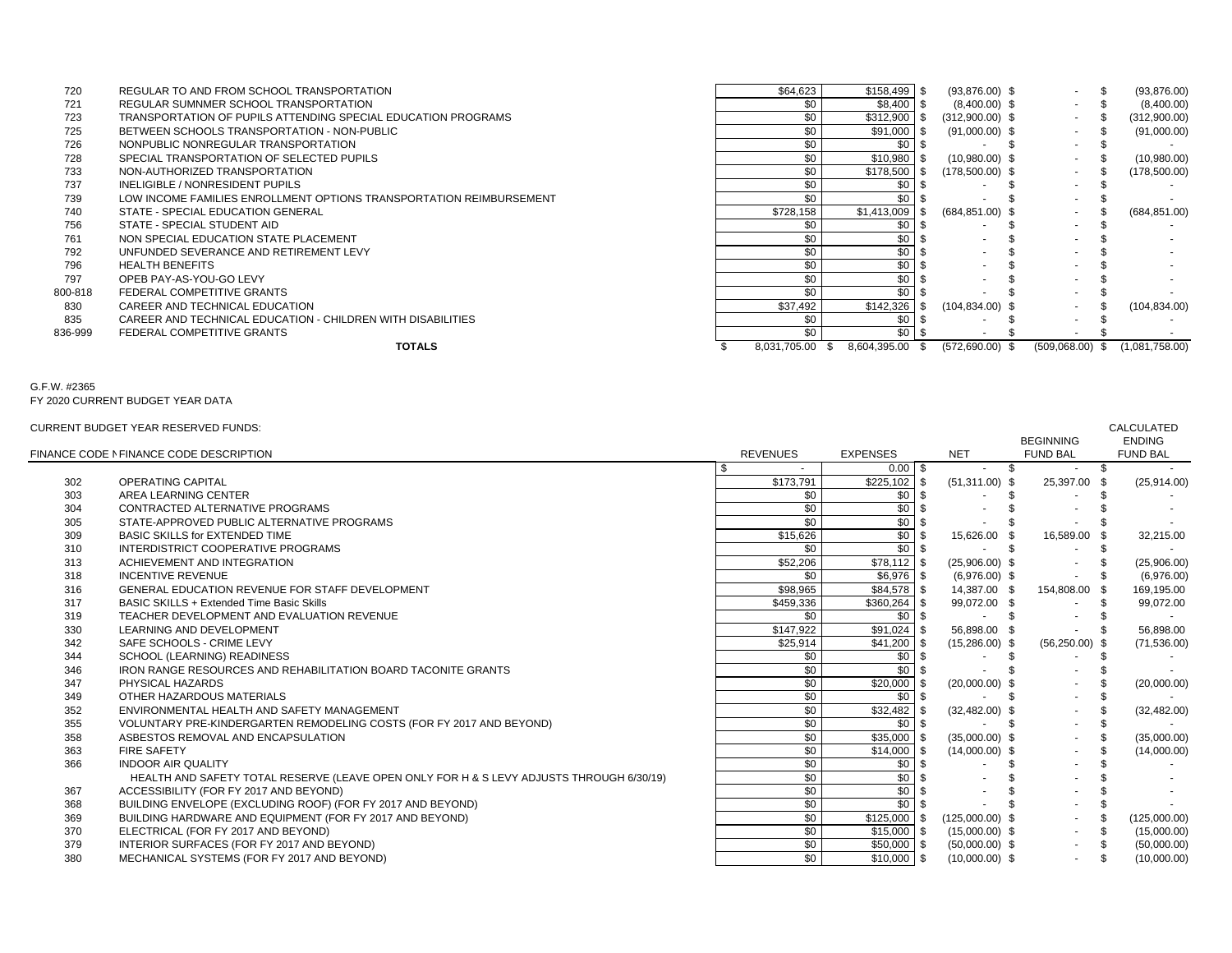| 381 | PLUMBING (FOR FY 2017 AND BEYOND)                                        | \$0             | $$10,000$ \ \$   | $(10,000.00)$ \$  |               | (10,000.00)  |
|-----|--------------------------------------------------------------------------|-----------------|------------------|-------------------|---------------|--------------|
| 382 | PROFESSIONAL SERVICES AND SALARY (FOR FY 2017 AND BEYOND)                | \$0             | $$25,000$ \ \$   | $(25,000.00)$ \$  |               | (25,000.00)  |
| 383 | ROOFING SYSTEMS (FOR FY 2017 AND BEYOND)                                 |                 | $$185.000$ \ \$  | $(185,000.00)$ \$ |               | (185,000.00) |
| 384 | SITE PROJECTS (FOR FY 2017 AND BEYOND)                                   |                 | \$0              |                   |               |              |
|     | <b>LTFM RESERVE</b>                                                      | \$274.801       | \$0              | 274.801.00 \$     | 374.348.00 \$ | 649.149.00   |
| 371 | TACONITE \$25 RESTRICTED/RESERVED                                        |                 | $$0 \quad $$     |                   |               |              |
| 372 | MEDICAL ASSSISTANCE / 3RD PARTY REVENUES                                 | \$20,000        | $$9.200$ \ \$    | 10.800.00 \$      | 4.189.00 \$   | 14.989.00    |
| 388 | GIFTED AND TALENTED                                                      | \$9,844         | \$36,000         | $(26, 156.00)$ \$ |               | (26, 156.00) |
| 390 | TACONITE REVENUE USED FOR BUILDING MAINTENANCE AND REPAIR                |                 | \$በ              |                   |               |              |
| 791 | <b>PROJECTS FUNDED BY CERTIFICATES OF PARTICIPATION / LEASE PURCHASE</b> |                 | \$0              |                   |               |              |
| 793 | FUNDED OPEB LIABILITIES NOT HELD IN A TRUST                              |                 | \$0              |                   |               |              |
| 794 | DISABLED ACESSIBILITY                                                    |                 | \$0              |                   |               |              |
| 795 | CAPITAL PROJECTS LEVY                                                    |                 | \$0              |                   |               |              |
| 799 | COLLABORATION - EXPANSION OF EARLY INTERVENTION AND PREVENTION SERVICES  |                 | \$0 <sub>5</sub> |                   |               |              |
|     |                                                                          |                 |                  |                   |               |              |
|     | <b>TOTALS</b>                                                            | 1.278.405.00 \$ | 1.453.938.00     | $(175.533.00)$ \$ | 519.081.00    | 343.548.00   |

**GRAND TOTALS**

 $$9,310,110.00 \$ 10,058,333.00 \$ 748,223.00) \$ 10,013.00 \$ (738,210.00)$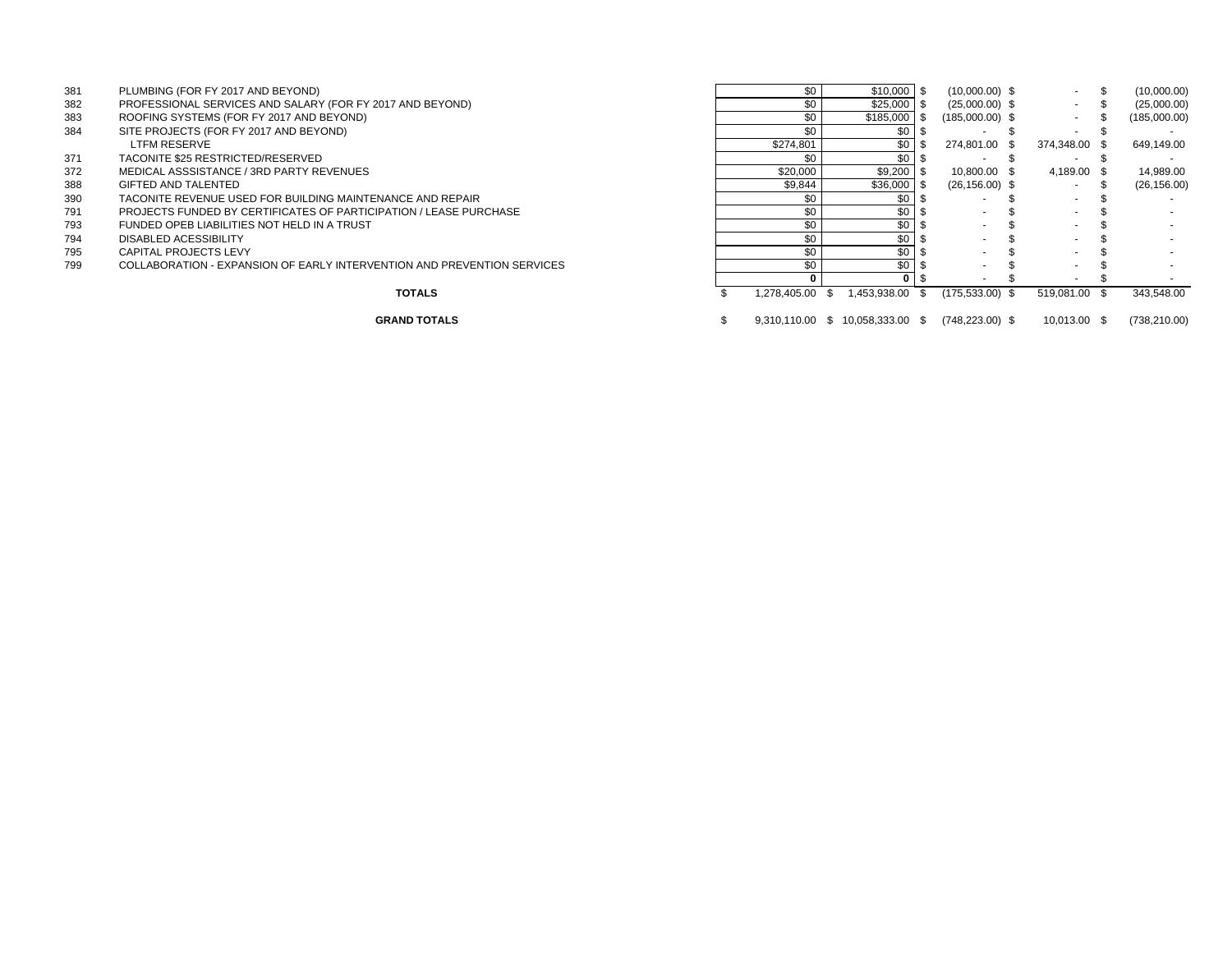| <b>REVENUE ASSUMPTIONS</b>                                                                        |      |               |                                                               |
|---------------------------------------------------------------------------------------------------|------|---------------|---------------------------------------------------------------|
| <b>Estimated General Education Basic Revenue Rate</b>                                             |      |               |                                                               |
| FY 2019 BASE YEAR                                                                                 | \$   | 6,312         |                                                               |
| FY 2020                                                                                           | \$   | 6,438         |                                                               |
| FY 2021                                                                                           | \$   | 6,567         |                                                               |
| FY 2022                                                                                           | \$   | 6,567         |                                                               |
| FY 2023                                                                                           | \$   | 6,567         |                                                               |
| Operating Referendum Revenue per Adjusted Pupil Unit                                              |      |               |                                                               |
| FY 2019 BASE YEAR                                                                                 | \$   | 602.30        | Verified on the Levy Limitation and Certification Reports.    |
| FY 2020                                                                                           | \$   | 602.30        |                                                               |
| FY 2021                                                                                           | \$   | 726.30        |                                                               |
| FY 2022                                                                                           | \$   | 726.30        |                                                               |
| FY 2023                                                                                           | \$   | 726.30        |                                                               |
| Incremental Change in General Education Revenue<br>for each 1 unit change in Adjusted Pupil Units | l \$ | 5,445.00      | B21 is a Calculated number from What-If                       |
|                                                                                                   |      |               |                                                               |
| <b>Total Operating Referendum Revenue</b>                                                         |      |               |                                                               |
| FY 2019 BASE YEAR                                                                                 |      | 814,061.16    | Entered by MDE from Levy Limitation and Certification Reports |
| FY 2020                                                                                           | \$   | 787,172.10 *  |                                                               |
| FY 2021                                                                                           | \$   | 773,830.00 ** | (From Levy line #176 plus line #214)                          |
| FY 2022                                                                                           | \$   | 755,963.22    | Calc plus the \$226,200 (Hold Harmless)                       |
| FY 2023                                                                                           | \$   | 741,582.48    | Calc plus the \$226,200 (Hold Harmless)                       |
|                                                                                                   |      |               |                                                               |

DATA SOURCES:

Estimated General Education Basic Revenue Formula Allowance is per Minnesota Statutes 126C.10, subdivision 2

Operating Referendum Revenue per Adjusted Pupil Unit is from the 15PAY16 Levy Limitation and Certification located in the Levy Limitation and Certification reports category on MDE's Minnesota Funding Reports (MFR) system located at www.education.state.mn.us/MDEAnalytics/Data.jsp

\* based on 767 ADJ PU per Levy Limitation and Certification

\*\* based on 754 ADJ PU per Levy Limitation and Certification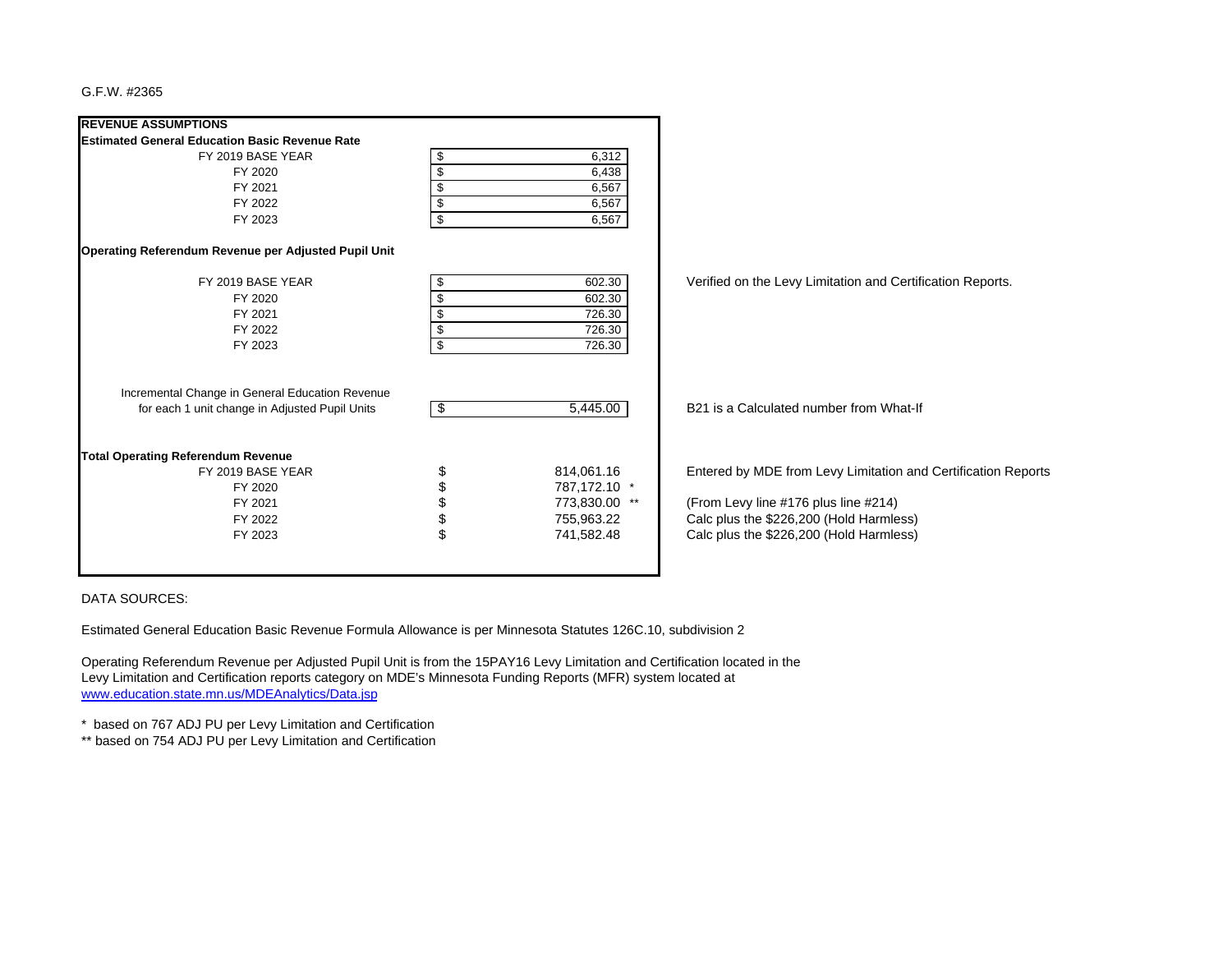### STUDENT ENROLLMENT ASSUMPTIONS

| FY 2019 BASE YEAR ACTUAL                                      |               |                    |                      |                        |                          | FY 2020 CURRENT BUDGET YEAR ESTIMATES |                    |                                 | FY 2021 ESTIMATES |                                     |                    | FY 2022 ESTIMATES        |                |                                     |                    |                                 | FY 2023 ESTIMATES |                                     |                    |                    |
|---------------------------------------------------------------|---------------|--------------------|----------------------|------------------------|--------------------------|---------------------------------------|--------------------|---------------------------------|-------------------|-------------------------------------|--------------------|--------------------------|----------------|-------------------------------------|--------------------|---------------------------------|-------------------|-------------------------------------|--------------------|--------------------|
| PUPIL UNITS FOR GENERAL ED REVENUE                            |               |                    |                      |                        |                          | PUPIL UNITS FOR GENERAL ED REVENUE    |                    |                                 |                   | PUPIL UNITS FOR GENERAL ED REVENUE  |                    |                          |                | PUPIL UNITS FOR GENERAL ED REVENUE  |                    |                                 |                   | PUPIL UNITS FOR GENERAL ED REVENUE  |                    |                    |
| GRADE                                                         | ADM           | <b>WEIGHTING</b>   | <b>PUPIL UNITS</b>   | GRADE                  | ADM                      | WEIGHTING PUPIL UNITS                 |                    | GRADE                           | ADM               | WEIGHTING PUPIL UNITS               |                    | GRADE                    | ADM            | WEIGHTING PUPIL UNITS               |                    | GRADE                           | ADM               | WEIGHTING PUPIL UNITS               |                    |                    |
| <b>VPK</b>                                                    | . п.          | 1.000              | 0.00                 | <b>VPK</b>             | $\overline{\phantom{a}}$ | 1.000                                 | 0.00               | <b>VPK</b>                      | $\sim$            | 1.000                               | 0.00               | <b>VPK</b>               | $\sim$         | 1.000                               | 0.00               | <b>VPK</b>                      | $\sim$            | 1.000                               | 0.00               |                    |
| EC                                                            | 13.17         | 1.000              | 13.17                | EC                     | 11.00                    | 1.000                                 | 11.00              | EC                              | 11.00             | 1.000                               | 11.00              | EC                       | 11.00          | 1.000                               | 11.00              | EC                              | 11.00             | 1.000                               | 11.00              |                    |
| <b>HK</b>                                                     | 10.17         | 1.000              | 10.17                | <b>HK</b>              | 11.05                    | 1.000                                 | 11.05              | HK                              | 10.00             | 1.000                               | 10.00              | HK                       | 10.00          | 1.000                               | 10.00              | <b>HK</b>                       | 10.00             | 1.000                               | 10.00              |                    |
| KG                                                            | 40.32         | 1.000              | 40.32                | KG                     | 36.00                    | 1.000                                 | 36.00              | KG                              | 50.00             | 1.000                               | 50.00              | KG                       | 40.00          | 1.000                               | 40.00              | KG                              | 40.00             | 1.000                               | 40.00              |                    |
| KG-1/2                                                        | $\sim$        | 0.550<br>1.000     | 0.00<br>0.00         | KG-1/2<br>$\mathbf{1}$ | $\sim$<br>46.52          | 0.550<br>1.000                        | 0.00<br>46.52      | <b>KG-1/2</b><br>$\overline{1}$ | $\sim$<br>46.00   | 0.550<br>1.000                      | 0.00<br>46.00      | KG-1/2<br>$\overline{1}$ | 50.00          | 0.550<br>1.000                      | 0.00<br>50.00      | <b>KG-1/2</b><br>$\overline{1}$ | $\sim$<br>40.00   | 0.550<br>1.000                      | 0.00<br>40.00      |                    |
| $\mathfrak{p}$                                                | ٠             | 1.000              | 0.00                 | $\mathcal{P}$          | 52.64                    | 1.000                                 | 52.64              | $\overline{2}$                  | 46.00             | 1.000                               | 46.00              | $\overline{2}$           | 46.00          | 1.000                               | 46.00              | $\overline{2}$                  | 50.00             | 1.000                               | 50.00              |                    |
| ٩                                                             | 149.71        | 1.000              | 149.71               | 3                      | 41.52                    | 1.000                                 | 41.52              | 3                               | 52.00             | 1.000                               | 52.00              | 3                        | 46.00          | 1.000                               | 46.00              | 3                               | 46.00             | 1.000                               | 46.00              |                    |
|                                                               | $\sim$        | 1.000              | 0.00                 | $\overline{4}$         | 53.15                    | 1.000                                 | 53.15              | 4                               | 41.00             | 1.000                               | 41.00              | $\overline{4}$           | 52.00          | 1.000                               | 52.00              | $\overline{4}$                  | 46.00             | 1.000                               | 46.00              |                    |
|                                                               |               | 1.000              | 0.00                 | 5                      | 47.37                    | 1.000                                 | 47.37              | 5                               | 52.00             | 1.000                               | 52.00              | 5                        | 41.00          | 1.000                               | 41.00              | 5                               | 52.00             | 1.000                               | 52.00              |                    |
|                                                               | 155.72        | 1.000              | 155.72               | 6                      | 57.62                    | 1.000                                 | 57.62              | 6                               | 46.00             | 1.000                               | 46.00              | 6                        | 52.00          | 1.000                               | 52.00              | 6                               | 41.00             | 1.000                               | 41.00              |                    |
|                                                               | <b>1999</b>   | 1.200              | 0.00                 | $\overline{7}$         | 47.24                    | 1.200                                 | 56.69              | $\overline{7}$                  | 56.00             | 1.200                               | 67.20              | $\overline{7}$           | 46.00          | 1.200                               | 55.20              | $\overline{7}$                  | 52.00             | 1.200                               | 62.40              |                    |
|                                                               | 102.88        | 1.200              | 123.46               | 8                      | 56.04                    | 1.200                                 | 67.25              | 8                               | 47.00             | 1.200                               | 56.40              | 8                        | 56.00          | 1.200                               | 67.20              | 8                               | 46.00             | 1.200                               | 55.20              |                    |
| 9                                                             | ×.            | 1.200              | $-0.02$              | 9                      | 46.35                    | 1.200                                 | 55.62              | 9                               | 60.00             | 1.200                               | 72.00              | 9                        | 50.00          | 1.200                               | 60.00              | 9                               | 56.00             | 1.200                               | 67.20              |                    |
| 10                                                            | ٠             | 1.200              | 0.00                 | 10                     | 60.95                    | 1.200                                 | 73.14              | 10                              | 45.00             | 1.200                               | 54.00              | 10                       | 60.00          | 1.200                               | 72.00              | 10                              | 50.00             | 1.200                               | 60.00              |                    |
| 11                                                            |               | 1.200              | 0.00                 | 11                     | 61.37                    | 1.200                                 | 73.64              | 11                              | 58.00             | 1.200                               | 69.60              | 11                       | 45.00          | 1.200                               | 54.00              | 11                              | 60.00             | 1.200                               | 72.00              |                    |
| 12                                                            | 241.77        | 1.200              | 290.12               | 12                     | 61.70                    | 1.200                                 | 74.04              | 12                              | 54.00             | 1.200                               | 64.80              | 12                       | 54.00          | 1.200                               | 64.80              | 12                              | 45.00             | 1.200                               | 54.00              |                    |
| <b>TOTAL</b>                                                  | 713.74        |                    | 782.65               | <b>TOTAL</b>           | 690.52                   |                                       | 757.25             | <b>TOTAL</b>                    | 674.00            |                                     | 738.00             | <b>TOTAL</b>             | 659.00         |                                     | 721.20             | <b>TOTAL</b>                    | 645.00            |                                     | 706.80             |                    |
|                                                               |               |                    |                      |                        |                          |                                       |                    |                                 |                   |                                     |                    |                          |                |                                     |                    |                                 |                   |                                     |                    |                    |
|                                                               |               |                    |                      |                        |                          |                                       |                    |                                 |                   |                                     |                    |                          |                |                                     |                    |                                 |                   |                                     |                    |                    |
|                                                               |               |                    |                      |                        |                          |                                       |                    |                                 |                   |                                     |                    |                          |                |                                     |                    |                                 |                   |                                     |                    |                    |
| RESIDENT PUPIL UNITS FOR REFERENDUM<br>GRADE                  | <b>ADM</b>    |                    |                      | GRADE                  | <b>ADM</b>               | RESIDENT PUPIL UNITS FOR REFERENDUM   |                    | GRADE                           | ADM               | RESIDENT PUPIL UNITS FOR REFERENDUM |                    |                          | ADM            | RESIDENT PUPIL UNITS FOR REFERENDUM |                    | GRADE                           | ADM               | RESIDENT PUPIL UNITS FOR REFERENDUM |                    |                    |
| FC.                                                           | 14.65         | WEIGHTING<br>1.000 | PUPIL UNITS<br>14.65 | FC.                    | 15.00                    | WEIGHTING PUPIL UNITS<br>1.000        | 15.00              | FC.                             | 15.00             | WEIGHTING PUPIL UNITS<br>1.000      | 15.00              | GRADE<br>FC.             | 15.00          | WEIGHTING PUPIL UNITS<br>1.000      | 15.00              | FC.                             | 15.00             | WEIGHTING PUPIL UNITS<br>1.000      | 15.00              |                    |
| PK                                                            |               | 1.000              | 0.00                 | <b>VPK</b>             | $\sim$                   | 1.000                                 | 0.00               | <b>VPK</b>                      | $\sim$            | 1.000                               | 0.00               | <b>VPK</b>               | <b>1999</b>    | 1.000                               | 0.00               | <b>VPK</b>                      | $\sim$            | 1.000                               | 0.00               |                    |
| <b>HK</b>                                                     | 12.58         | 1.000              | 12.58                | HK                     | 12.00                    | 1.000                                 | 12.00              | HK                              | 10.00             | 1.000                               | 10.00              | HK                       | 10.00          | 1.000                               | 10.00              | <b>HK</b>                       | 10.00             | 1.000                               | 10.00              |                    |
| KG                                                            | 50.00         | 1.000              | 50.00                | KG                     | 33.00                    | 1.000                                 | 33.00              | KG                              | 56.00             | 1.000                               | 56.00              | KG                       | 50.00          | 1.000                               | 50.00              | KG                              | 50.00             | 1.000                               | 50.00              |                    |
| KG-1/2                                                        |               | 0.550              |                      | <b>KG-1/2</b>          |                          | 0.550                                 | 0.00               | <b>KG-1/2</b>                   | <b>A</b>          | 0.550                               | 0.00               | KG-1/2                   | $\sim$         | 0.550                               | 0.00               | <b>KG-1/2</b>                   | $\sim$            | 0.550                               | 0.00               |                    |
|                                                               | $\sim$        | 1.000              | 0.00                 | $\blacktriangleleft$   | 56.00                    | 1.000                                 | 56.00              | $\overline{1}$                  | 44.00             | 1.000                               | 44.00              | $\overline{1}$           | 56.00          | 1.000                               | 56.00              | $\overline{1}$                  | 50.00             | 1.000                               | 50.00              |                    |
| $\overline{2}$                                                | $\sim$        | 1.000              | 0.00                 | $\overline{2}$         | 63.90                    | 1.000                                 | 63.90              | $\overline{2}$                  | 55.00             | 1.000                               | 55.00              | $\overline{2}$           | 44.00          | 1.000                               | 44.00              | $\overline{2}$                  | 56.00             | 1.000                               | 56.00              |                    |
|                                                               | 189.19        | 1.000              | 189.19               | 3                      | 58.41                    | 1.000                                 | 58.41              | 3                               | 63.00             | 1.000                               | 63.00              | 3                        | 55.00          | 1.000                               | 55.00              | 3                               | 44.00             | 1.000                               | 44.00              |                    |
|                                                               | $\sim$        | 1.000              | 0.00                 | $\overline{4}$         | 62.15                    | 1.000                                 | 62.15              | 4                               | 57.00             | 1.000                               | 57.00              | $\overline{4}$           | 63.00          | 1.000                               | 63.00              | $\overline{4}$                  | 55.00             | 1.000                               | 55.00              |                    |
|                                                               | $\sim$        | 1.000              | 0.00                 | 5                      | 67.63                    | 1.000                                 | 67.63              | 5                               | 61.00             | 1.000                               | 61.00              | 5                        | 57.00          | 1.000                               | 57.00              | 5                               | 63.00             | 1.000                               | 63.00              |                    |
|                                                               | 207.56        | 1.000              | 207.56               | 6<br>$\overline{7}$    | 67.59                    | 1.000                                 | 67.59              | 6                               | 67.00             | 1.000                               | 67.00              | 6                        | 61.00          | 1.000                               | 61.00              | 6                               | 57.00             | 1.000                               | 57.00              |                    |
|                                                               |               | 1.200              | 0.00                 |                        | 58.97                    | 1.200                                 | 70.76              | $\overline{7}$                  | 67.00             | 1.200                               | 80.40              | $\overline{7}$           | 67.00          | 1.200                               | 80.40              | $\overline{7}$                  | 61.00             | 1.200                               | 73.20              |                    |
|                                                               | 132.49<br>- 2 | 1.200              | 158.99               | 8<br>9                 | 73.04<br>50.59           | 1.200                                 | 87.67              | 8<br>9                          | 58.00             | 1.200<br>1.200                      | 69.60              | $\mathbf{a}$             | 67.00<br>58.00 | 1.200<br>1.200                      | 80.40              | 8<br>9                          | 67.00             | 1.200                               | 80.40              |                    |
|                                                               |               | 1.200              | $-0.02$              |                        |                          | 1.200                                 | 60.71              |                                 | 72.00             |                                     | 86.40              | 9                        |                |                                     | 69.60              |                                 | 67.00             | 1.200                               | 80.40              |                    |
| 10<br>11                                                      |               | 1.200<br>1.200     | 0.00<br>0.00         | 10<br>11               | 69.94<br>72.20           | 1.200<br>1.200                        | 83.93<br>86.64     | 10<br>11                        | 50.00<br>69.00    | 1.200<br>1.200                      | 60.00<br>82.80     | 10<br>11                 | 72.00<br>50.00 | 1.200<br>1.200                      | 86.40<br>60.00     | 10<br>11                        | 58.00<br>72.00    | 1.200<br>1.200                      | 69.60<br>86.40     |                    |
| 12                                                            | 282.51        | 1.200              | 339.01               | 12                     | 75.50                    | 1.200                                 | 90.60              | 12                              | 71.00             | 1.200                               | 85.20              | 12                       | 69.00          | 1.200                               | 82.80              | 12                              | 50.00             | 1.200                               | 60.00              |                    |
| <b>TOTAL</b>                                                  | 888.98        |                    | 971.96               | <b>TOTAL</b>           | 835.92                   |                                       | 915.99             | <b>TOTAL</b>                    | 815.00            |                                     | 892.40             | TOTAL                    | 794.00         |                                     | 870.60             | <b>TOTAL</b>                    | 775.00            |                                     | 850.00             |                    |
|                                                               |               |                    |                      |                        |                          |                                       |                    |                                 |                   |                                     |                    |                          |                |                                     |                    |                                 |                   |                                     |                    |                    |
|                                                               |               |                    |                      |                        |                          |                                       |                    |                                 |                   |                                     |                    |                          |                |                                     |                    |                                 |                   |                                     |                    |                    |
| ADJUSTED PUPIL UNITS DIFF<br><b>RESIDENT PUPIL UNITS DIFF</b> |               |                    | 782.65<br>971.96     |                        |                          |                                       | (25.40)<br>(55.97) |                                 |                   |                                     | (19.25)<br>(23.59) | $-2.5%$<br>$-2.6%$       |                |                                     | (16.80)<br>(21.80) | $-2.3%$<br>$-2.4%$              |                   |                                     | (14.40)<br>(20.60) | $-2.0%$<br>$-2.4%$ |

DATA SOURCES: FY19 District /Schol ADM Report and the FY 20 and FY 21 District/School ADM/LEP Projections report in the Student category of the Minnesota Funding Reports (MFR) system locate( www.20.education.state.mn.us/MD

#### **DECLINING ENROLLMENT REVENUE**

f - for FY16 and beyond the declining enrollment revenue is calculated as follow:<br>(28% of Formula Allowance) x the greater of a.) Zero or b.) (APU previous year- APU current yea. "<br>Example: (28% x 5831) x (1000-950 - if 5

|  | DO NOT ENTER ANYTHING IN THE TABLE! These are formulas feeding to the SUMMARY Tab. |  |
|--|------------------------------------------------------------------------------------|--|
|  |                                                                                    |  |

| TABLE:   |        | TABLE.          |                 | <b>TABLE</b>    |       | TABLE.                |        |
|----------|--------|-----------------|-----------------|-----------------|-------|-----------------------|--------|
| POSITIVE |        | <b>POSITIVE</b> |                 | <b>POSITIVE</b> |       | <b>POSITIVE</b>       |        |
| NEGATIVE | 45.787 | NEGATIVE        | 0.500<br>-33.33 | NEGATIVE        | 30.89 | NIEO ATIVE<br>NEGATIV | 26.478 |
|          |        |                 |                 |                 |       |                       |        |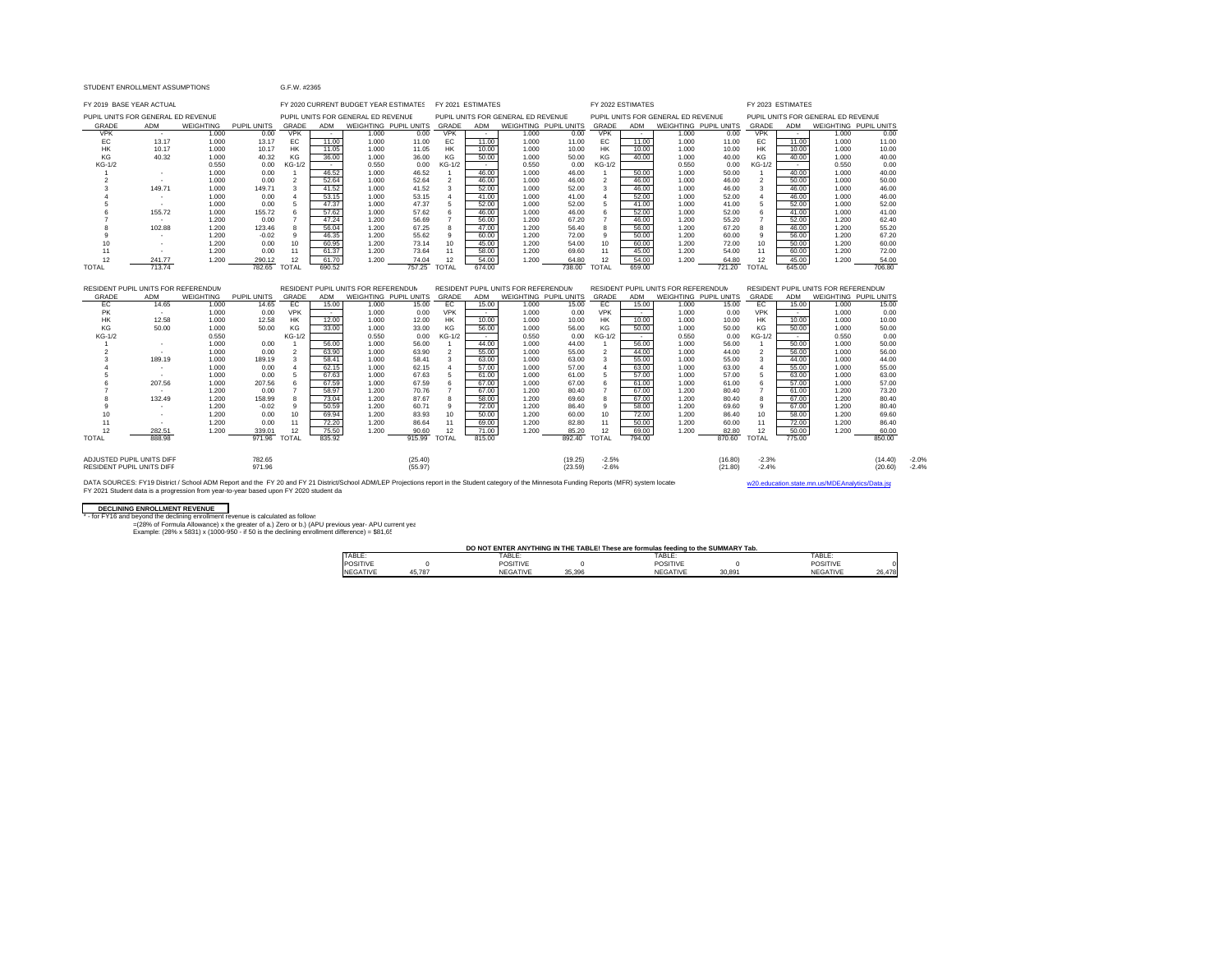| DETAIL OF UNRESERVED REVENUE CHANGES                                                                                                                          |   | FY 2020                                         | FY 2021                                         |   | FY 2022                        | FY 2023                                          |  |
|---------------------------------------------------------------------------------------------------------------------------------------------------------------|---|-------------------------------------------------|-------------------------------------------------|---|--------------------------------|--------------------------------------------------|--|
|                                                                                                                                                               |   |                                                 |                                                 |   |                                |                                                  |  |
| Misc Local Revenue Chanage (Donations, Misc Local Revenue)<br>Decrease in SCRL Grant                                                                          |   | (88, 400)<br>(50.679)                           |                                                 |   |                                |                                                  |  |
| Nonpublic Transportation Aid change in revenue                                                                                                                |   | 32,606                                          |                                                 |   |                                |                                                  |  |
| No Piano Grant in FY20                                                                                                                                        |   | (20,000)                                        |                                                 |   |                                |                                                  |  |
| Special Ed To Latest Report                                                                                                                                   |   | (18, 345)                                       |                                                 |   |                                |                                                  |  |
| Change in Federal Flow thru Dollars                                                                                                                           |   | 12,782                                          |                                                 |   |                                |                                                  |  |
| <b>ISCRL Grant done in FY20</b>                                                                                                                               |   |                                                 | (277.774)                                       |   |                                |                                                  |  |
|                                                                                                                                                               |   |                                                 |                                                 |   |                                |                                                  |  |
|                                                                                                                                                               |   |                                                 |                                                 |   |                                |                                                  |  |
|                                                                                                                                                               |   |                                                 |                                                 |   |                                |                                                  |  |
|                                                                                                                                                               |   |                                                 |                                                 |   |                                |                                                  |  |
|                                                                                                                                                               |   |                                                 |                                                 |   |                                |                                                  |  |
| TOTAL UNRESERVED REVENUE CHANGES DETAILED ABOVE                                                                                                               |   | (S132,036)                                      | (S277, 774)                                     |   | \$0                            | \$0                                              |  |
| TOTAL PRIOR YEAR UNRESERVED REVENUE<br>TOTAL CURRENT YEAR BUDGET UNRESERVED REVENUE<br>TOTAL CHANGE IN UNRESERVED REVENUE                                     |   | 8,184,532 \$<br>8,031,705 \$<br>$(152, 827)$ \$ | 8,031,705 \$<br>7,768,854 \$<br>$(262, 851)$ \$ |   | 7,768,854 \$<br>$(78, 452)$ \$ | 7,690,402<br>7,690,402 \$ 7,624,091<br>(66, 311) |  |
| CHANGE IN REVENUE DUE TO CHANGE IN ADJUSTED PUPIL UNITS<br>CHANGE IN REVENUE DUE TO CHANGE IN GENERAL EDUCATION BASIC REVENUE FORMULA ALLOWANCE               |   | $(138, 303)$ \$<br>98,614 \$                    | $(104, 816)$ \$<br>97,685 \$                    |   | $(91, 476)$ \$                 | (78, 408)                                        |  |
| DECREASING ENROLLMENT REVENUE (THIS SHOULD BE \$0 IF ENROLLMENT IS INCREASING)<br>CHANGE IN REFERENDUM REVENUE<br>CHANGE IN UNRESERVED REVENUE DETAILED ABOVE |   | 45,787 \$<br>$(26,889)$ \$<br>$(132,036)$ \$    | 35,396 \$<br>$(13,342)$ \$<br>$(277.774)$ \$    |   | 30,891<br>$(17,867)$ \$        | 26,478<br>(14, 381)                              |  |
| EXPLAINED CHANGE IN UNRESERVED REVENUE                                                                                                                        |   | (152,827) \$                                    | $(262, 851)$ \$                                 |   | $(78, 452)$ \$                 | (66, 311)                                        |  |
| UNEXPLAINED CHANGE IN UNRESERVED REVENUE                                                                                                                      | S |                                                 | 0 <sup>5</sup><br>$\overline{\phantom{a}}$      | S | $(0)$ \$                       | (0)                                              |  |

**NOTE: INCLUDE ONLY REVENUE CHANGES IN UNRESERVED FINANCE CODES**